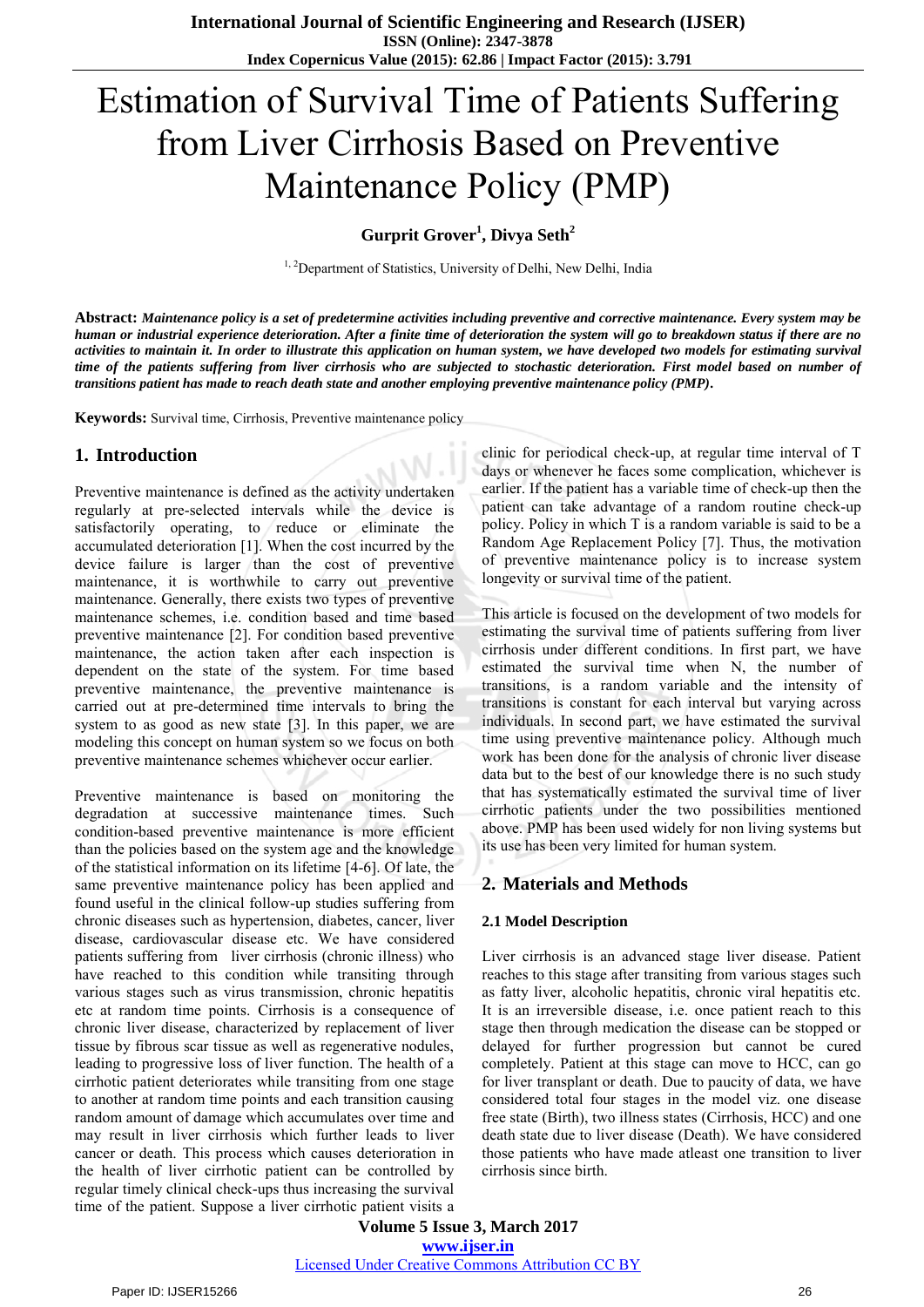### **International Journal of Scientific Engineering and Research (IJSER) ISSN (Online): 2347-3878 Index Copernicus Value (2015): 62.86 | Impact Factor (2015): 3.791**

A schematic representation of transitions in the life of liver disease patients is provided in Fig.1. We have observed the patient from cirrhosis state from which he/she can transfer to hepatocellular carcinoma (HCC) state and then to Death state, representing death due to liver disease.



**Figure 1:** Graphical presentation of patients initially suffering from liver cirrhosis who experienced atleast one transition during the observed follow up.

Let  $T_{ii}$  (i= 1,2,3…n: j=1,2,3) be the time of the j<sup>th</sup> transition for the i<sup>th</sup> patient measured from time zero. Zero represents the time of birth of an individual and the patient is observed to undergo N transitions,  $N= 1,2,3$ . The inter-event times from  $T_{ij-1}$  to  $T_{ij}$  is denoted by  $X_{ij}$  (i= 1,2,3...n: j=1,2,3) which are independently and identically distributed random variables, each having exponential distribution with parameter, say  $\lambda$ .

The probability function of the time interval between

transitions is given by  
\n
$$
f(x_{ij}) = \lambda_i e^{-\lambda_i x_{ij}}; i = 1, 2, ..., j = 1, 2, ..., N; \lambda > 0
$$

Suppose that N, the number of transitions is a random variable following geometric distribution with parameter, say p. The probability function of N is given by

 $P(N) = q^{N-1}p$ ;  $N= 1, 2, ..., 0 < p \le 1$ ;  $N \ge 1$  2 where p is the probability of transiting from one stage to another.

Let,  $Y_i$  be the sum of time intervals between transitions.

Then,  $Y_i = X_{i1} + X_{i2} + X_{i3} + \dots + X_{iN} \sim \text{Gamma}(\lambda, N)$  3 Here, we estimate the survival time of liver disease patients by assuming that the transitions occur with hazard rate  $\lambda$ which is constant for an individual but is varying from individual to individual according to the following probability law:

$$
\phi(\lambda) = \lambda^{\alpha-1} e^{-\lambda \gamma} \frac{\gamma^{\alpha}}{\alpha}; 0 \leq \lambda < \infty; \alpha, \gamma > 0
$$
 4

Then the conditional distribution of survival time  $Y_i$  given N, the number of transitions and  $\lambda$ , the intensity with which

a transition occurs, for the i<sup>th</sup> patient is given by  
\n
$$
g(y_i | N, \lambda) = y_i^{N-1} e^{-\lambda y_i} \frac{\lambda^N}{|N|} ; N \ge 1, y_i \ge 0, \lambda > 0
$$
 5

Integrating equation 5 with respect to  $\lambda$  over the range 0 to  $\infty$ , we get

$$
\alpha, \text{ we get}
$$

$$
h(y_i \mid N) = \int_{0}^{\infty} y_i^{N-1} e^{-\lambda_i y_i} \frac{\lambda_i^{N}}{\sqrt{N}} \lambda_i^{\alpha-1} e^{-\gamma \lambda_i} \frac{\gamma^{\alpha}}{\sqrt{\alpha}} d\lambda_i
$$

$$
=\frac{y_i^{N-1}}{\left(N\right)}\frac{\gamma^\alpha}{\left(\alpha\right)}\int_0^\infty e^{-\lambda_i(y_i+\gamma)}\lambda_i^{N+\alpha-1}d\lambda_i
$$

$$
h(y_i | N) = \frac{y_i^{N-1}}{\overline{N}} \frac{\gamma^{\alpha}}{\overline{\gamma \alpha}} \frac{\overline{\gamma^{\alpha}} + N}{(y_i + \gamma)^{(\alpha+N)}}
$$

which on summation over  $N(N = 1,2...)$  gives

$$
f(y_i) = \sum_{N=1}^{\infty} \frac{y_i^{N-1}}{N} \frac{\gamma^{\alpha}}{N} \frac{\overbrace{\gamma \alpha + N}}{(\gamma_i + \gamma)^{(\alpha+N)}} q^{N-1} p
$$
  
\n
$$
= \frac{p\gamma^{\alpha}}{\overbrace{\gamma \alpha}} \sum_{N=1}^{\infty} \frac{(y_i q)^{N-1}}{(y_i + \gamma)^{(N-1)}} \frac{(\alpha + N - 1)!}{N}
$$
  
\n
$$
f(y_i) = \frac{\alpha p\gamma^{\alpha}}{(y_i p + \gamma)^{(\alpha+1)}}
$$

 $\int_0^{\infty} \frac{\gamma_l}{(y_i p + \gamma)^{(\alpha+1)}} dt$  $(Y_i) = \alpha$  $\alpha'$ <sub>*i*</sub>) =  $\alpha p \gamma^{\alpha} \int_{0}^{b} \frac{y_i}{(y_i p + \gamma)^{(\alpha+1)}} dy_i$  $E(Y_i) = \alpha p \gamma^{\alpha} \int_{a}^{\infty} \frac{y_i}{(y_i - y_j + x)^{(\alpha+1)}} dy$  $\int_{0}^{\alpha} \int \frac{1}{(y_i p)}$  $=\alpha p\gamma^{\alpha}\int_{0}^{\infty}\frac{y_i}{(y_i p + \gamma)^{(\alpha+\gamma)}}$  $\int_{0}^{1} \frac{y}{(y_{i}p+1)}$ 

On integrating by parts, we get

$$
E(Y_i) = \frac{\gamma}{(\alpha - 1)p} \tag{6}
$$

which is the general form of estimated survival time for the i<sup>th</sup> patient.

But when  $\alpha$  < 1, we get

$$
E(Y_i) = \frac{\gamma}{(1-\alpha)p}
$$

Parameters  $\alpha$  and  $\gamma$  have been estimated separately for each patient by the method of moments and the probability p of HCC, has been estimated by the method of maximum likelihood, which consists in maximizing the following log likelihood equation

likelihood equation  
\n
$$
\log L = \sum_{i=1}^{n} [\log \alpha + \log p + \alpha' \log \gamma - (\alpha' + 1) \log(y_i p + \gamma')] \qquad (2.5)
$$
\nWhere  $\alpha' = \sum_{i=1}^{n} \alpha_i$  and  $\gamma' = \sum_{i=1}^{n} \gamma_i$ , using software R.

#### **2.2 Model Description**

a) Estimation of mean survival time of patients suffering from liver cirrhosis based on the number of follow-ups made to the health center to delay the advancement of the disease using preventive maintenance policy (PMP).

A schematic representation of clinical visits of patients to liver center is provided in Fig.2. Time (T) is a random variable representing the time between two consecutive visits. It varies from individual to individual and also, it can vary for the same individual. Z is the residual time after the last check-up has been made but before death.

### **Volume 5 Issue 3, March 2017 www.ijser.in** Licensed Under Creative Commons Attribution CC BY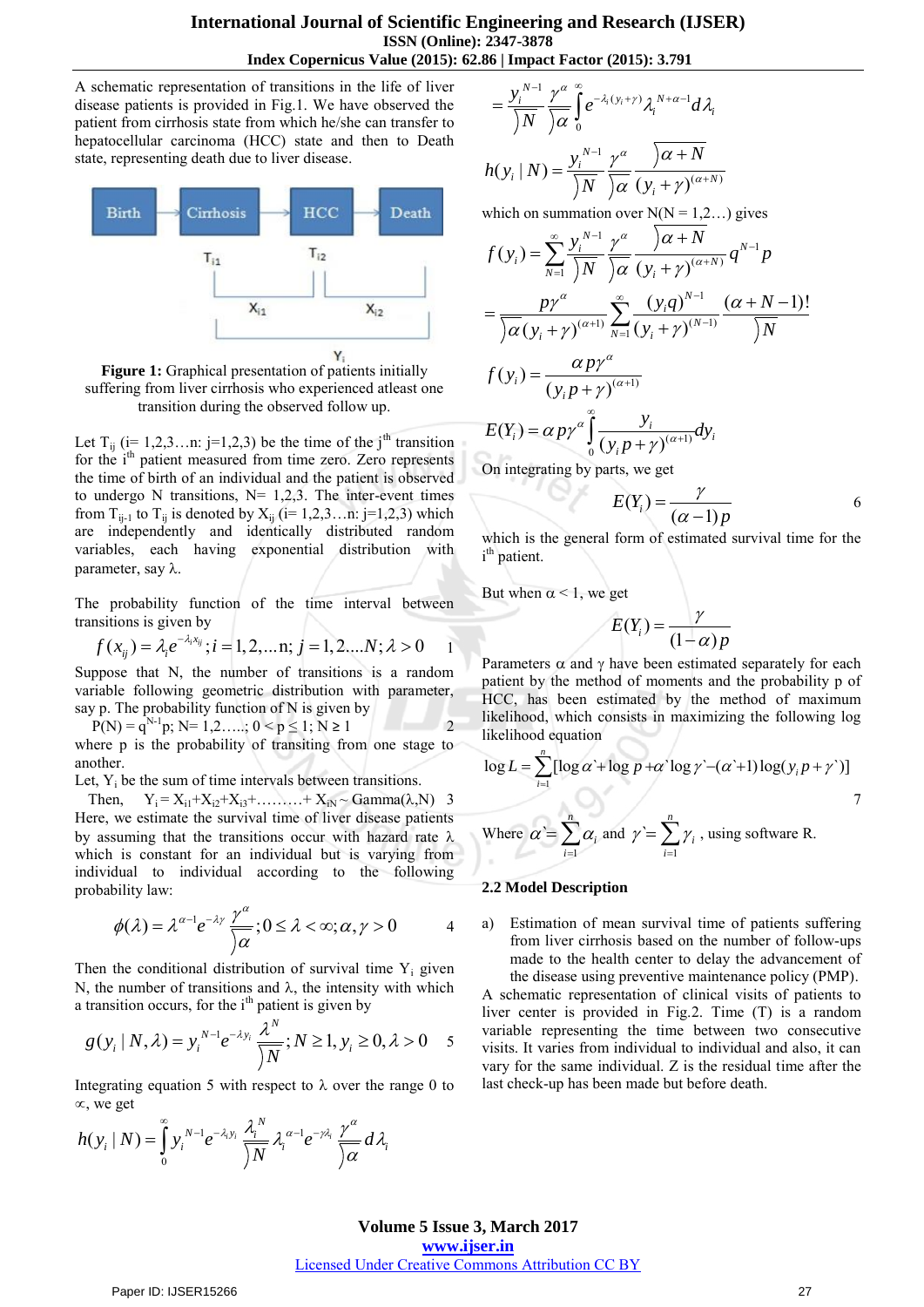**International Journal of Scientific Engineering and Research (IJSER) ISSN (Online): 2347-3878 Index Copernicus Value (2015): 62.86 | Impact Factor (2015): 3.791**



**Figure 2:** Number of clinical visits made by patients for preventive maintenance check-ups

 $T = be a random variable representing the length of time$ interval between successive preventive maintenance checkups

 $N =$  be a random variable representing the number of times preventive maintenance check-ups have been made

Z = be an absolutely continuous random variable representing the residual survival time following the last check-up i.e. between  $N^{th}$  and  $(N+1)^{th}$  preventive maintenance check-up.

Then, the expected survival time of liver disease patient is given by:

 $E(Survival Time) = E(N T) + E(Z)$ 

$$
E(N) E(T) + E(Z)
$$
 8

The number of preventive maintenance check-ups (N) and the time between preventive maintenance check-ups (T) are assumed to be independently distributed random variables.

Now,

$$
E(N) = \sum_{n=0}^{\infty} nP(n)
$$
  
P(N = n) = P(N \ge n) - P(N \ge n+1)  
P(N \ge n) = (1 - F(T))<sup>n</sup> 10

where  $F(T)$  represents the c.d.f. of the failure time.  $P(N = n) = (1 - F(T))^{n} - (1 - F(T))^{n+1}$ 

$$
E(N) = \sum_{n=0}^{\infty} n [(1 - F(T))^{n} - (1 - F(T))^{n+1}] \qquad 11
$$

Therefore,

$$
E(N) = \frac{1 - F(T)}{F(T)}
$$
 12

$$
P(Z \le z) = \frac{F(z)}{F(T)}
$$
  
 
$$
P(Z > z) = 1 - \frac{F(z)}{F(T)}
$$
 13

which implies that

$$
E(Z) = \int_{0}^{T} \left(1 - \frac{F(z)}{F(T)}\right) dz
$$

Hence,

$$
E(SurvivalTime) = \left[\frac{1 - F(T)}{F(T)}\right]E(T) + \int_{0}^{T} \left[1 - \frac{F(z)}{F(T)}\right]dz
$$

**2.2.1 Preventive Maintenance Scheme in a Weibull Type Model** 

Let the time interval between preventive maintenance checkups (T) follows Weibull distribution with parameters  $\lambda$  and  $\gamma$ where we assume that  $\lambda > 0$  and  $\gamma > 1$ . The shape parameter γ measures the trend of the failure intensity with the operating time t between two successive preventive maintenance check-ups. If  $\gamma > 1$ , then this implies that the survivability of a liver patient is decreasing with time i.e. higher the value of γ, faster is the deterioration. Hence, a preventive maintenance check-up will result in the improvement of the survival time of a liver disease patient. As we know, that preventive maintenance policy (PMP) increases the survival probability if the length of the interval between preventive maintenance check-ups is characterized by a failure rate that increases with time so Weibull distribution is found to be apt for this model (Barlow and Proschan, [7]).

$$
f(t) = \frac{\gamma}{\lambda} \left(\frac{t}{\lambda}\right)^{\gamma - 1} \exp\left(-\frac{t}{\lambda}\right)^{\gamma}
$$
 16

The hazard function of T is given by

$$
h(t) = \lambda \gamma t^{\gamma - 1}
$$

The survival function  $S(t)$  is given by

$$
S(t) = \exp\left(\frac{-\lambda t^{\gamma}}{\gamma}\right)
$$
 18

which implies that

$$
F(t) = 1 - \exp\left(\frac{-\lambda t^{\gamma}}{\gamma}\right)
$$
 19

$$
E(T) = \frac{\sqrt{1+1/\gamma}}{\lambda^{1/\gamma}}
$$
 20

Suppose the residual survival time Z, after the last check-up be a random variable which follows time dependant exponential distribution. Hence, time-dependant hazard rate is given by

$$
h(z) = \lambda_1 z, \qquad 0 < z < \lambda
$$

T

where  $\lambda_1$  is the intensity of HCC.

The survival function  $S(z)$  is given by

$$
S(z) = \exp\left(\frac{-\lambda_1 z^2}{2}\right)
$$
  
Hence,

$$
F(z) = 1 - \exp\left(\frac{-\lambda_1 z^2}{2}\right)
$$
 21

15

 $E$ (survival Time) =

which implies

## **Volume 5 Issue 3, March 2017**

**www.ijser.in**

Licensed Under Creative Commons Attribution CC BY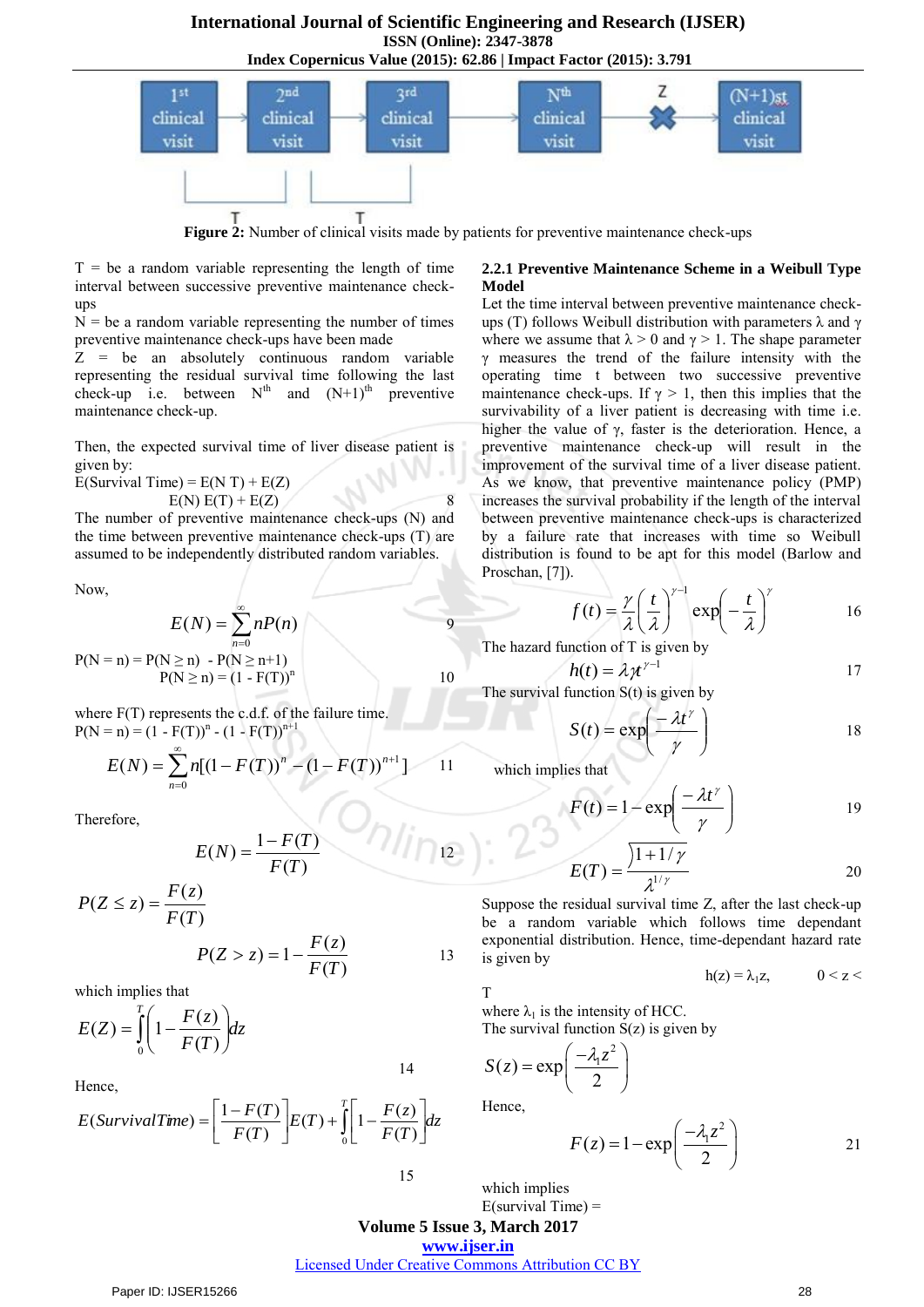$$
\frac{\text{Index Copernicus Valsue (2015): 62.86 \text{ (Imper factor (2015): 3.791}}{\left[\frac{e^{(-2t^2/3)}}{1-e^{(-2t^2/3)}}\right] \frac{11+\sqrt{y}}{\lambda^{1/2}}+T-\int_{0}^{x} \left[\frac{1-e^{(-2t^2/3)}}{1-e^{(-2t^2/3)}}\right] dz \quad 22 \quad \text{By substituting, } \lambda_1 z^2 = p, \text{ in eq 23, we get } z = \left(\frac{2p}{\lambda_1}\right)^{1/2}
$$
\n
$$
-\left[\frac{e^{(-2t^2/3)}}{1-e^{(-2t^2/3)}}\right] \frac{11+\sqrt{y}}{\lambda^{1/2}}+T-\frac{1}{1-e^{(-2t^2/3)}}\int_{0}^{x} (1-e^{(-2t^2/3)}) dz \quad \text{Now calculating the integrals separately, we get}
$$
\n
$$
\int_{0}^{x} \exp(-\lambda_z z^2/2) dz = \int_{0}^{x} e^{-x} (2\lambda_1 p)^{-1/2} dp
$$
\n
$$
\frac{\left[e^{(-x^2/3)}\right] \frac{11+\sqrt{y}}{\lambda^{1/2}}+T-\frac{T}{1-e^{(-2t^2/3)}}\int_{0}^{x} (1-e^{(-2t^2/3)}) dz -\int_{0}^{x} (1-e^{(-2t^2/3})) dz -\int_{0}^{x} (1-e^{(-2t^2/3})) dz -\int_{0}^{x} (1-e^{(-2t^2/3})) dz -\int_{0}^{x} (1-e^{(-2t^2/3})) dz -\int_{0}^{x} (1-e^{(-2t^2/3})) dz -\int_{0}^{x} (1-e^{(-2t^2/3})) dz -\int_{0}^{x} (1-e^{(-2t^2/3})) dz -\int_{0}^{x} (1-e^{(-2t^2/3})) dz -\int_{0}^{x} (1-e^{(-2t^2/3})) dz -\int_{0}^{x} (1-e^{(-2t^2/3})) dz -\int_{0}^{x} (1-e^{(-2t^2/3})) dz -\int_{0}^{x} (1-e^{(-2t^2/3})) dz -\int_{0}^{x} (1-e^{(-2t^2/3})) dz -\int_{0}^{x} (1-e^{(-2t^2/3})) dz -\int_{0}^{x} (1-e^{
$$

#### **2.2.2 Estimation of Weibull parameters**

The parameters of weibull distribution for progressively censored data can be estimated by solving these two equations: (Lee, [10])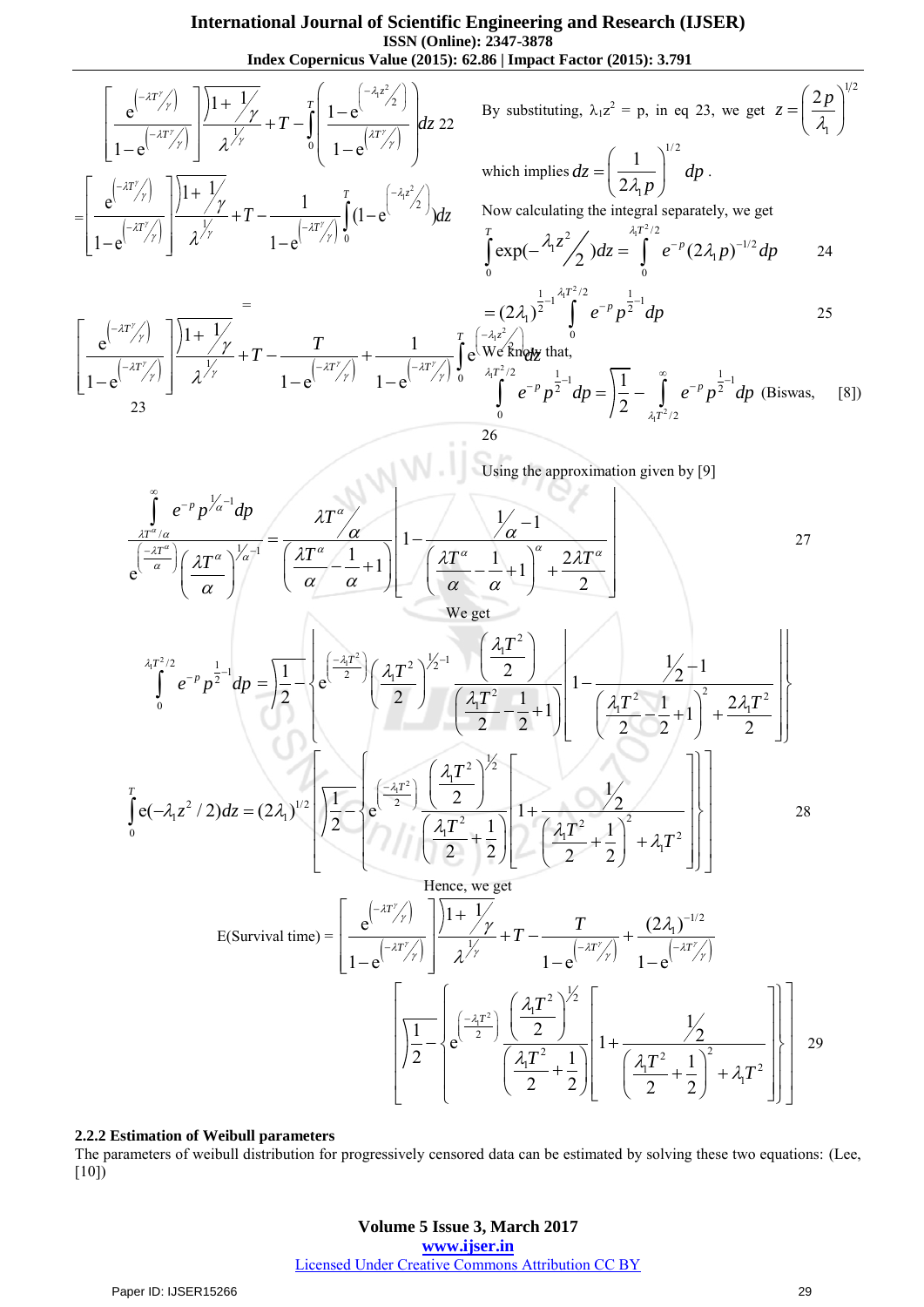Index Copernicus Value (2015): 62.86 | Impact Factor (2015): 3.791  
\n
$$
r - \lambda^{\gamma} \Big( \sum_{i=1}^{r} t_i^{\gamma} + \sum_{i=r+1}^{n} t_i^{\gamma} \Big) = 0
$$
\n
$$
\frac{r}{\gamma} + r \log \lambda + \sum_{i=1}^{r} \log t_i - \lambda^{\gamma} \sum_{i=1}^{r} t_i^{\gamma} (\log \lambda + \log t_i) - \lambda^{\gamma} \sum_{i=r+1}^{n} t_i^{\gamma} (\log \lambda + \log t_i^+) = 0
$$

### **3. Application and Results**

The two models developed in section 2 were applied to a retrospective data of liver disease patients. The data was obtained from Pushpawati Singhania Research Institute (PSRI), New Delhi, India for liver disease patients suffering from liver cirrhosis and HCC. A total of 824 patients who were admitted were examined during the study period and 657 patients were taken into analysis suffering from liver cirrhosis that died due to liver disease. Patients with comorbidity like renal failure, cardiac arrest, intracerebral haemorrhage etc. were excluded because there number was not sufficient to draw valid conclusion about these identities.

The analysis for model (a) was done using R software and results are given in Table 1. When cirrhosis was the only intermediate state between birth and death i.e., only two transitions are made, the survival time is estimated using gamma distribution with parameters (3.380, 0.091). Also, the estimate of probability of death after two transitions is calculated by the method of maximum likelihood as  $p =$ 0.199. Substituting these values in equation 6, the mean survival time is estimated as  $31.04$  months i.e. 2 years and 7 months. On the other hand, when death state was reached after cirrhosis followed by HCC i.e. three transitions were made, survival time is estimated as gamma (3.290, 0.506). In this case, the estimate of probability of death after three transitions is found to be  $p = 0.146$ . Hence, the mean survival time when, three transitions are made to reach to death state is estimated as 45.74 months i.e., 3 years and 8 months.

**Table 1:** Parameter estimates and mean survival time (months) of patients with corresponding 95% confidence interval

| IIItu val |                       |            |             |                            |                          |       |  |
|-----------|-----------------------|------------|-------------|----------------------------|--------------------------|-------|--|
| Parameter | Number of transitions |            |             | Number of transitions made |                          |       |  |
|           | made -2               |            |             |                            |                          |       |  |
|           | Estimates             | 95%        |             |                            | Estimates 95% confidence |       |  |
|           |                       | confidence |             |                            | interval                 |       |  |
|           |                       | interval   |             |                            |                          |       |  |
|           |                       |            | Lower Upper |                            | Lower                    | Upper |  |
|           |                       | Limit      | Limit       |                            | Limit                    | Limit |  |
| Г         | 3.380                 | 3.33       | 3.43        | 3.290                      | 3.060                    | 3.520 |  |
| A         | 0.091                 | 0.005      | 1.64        | 0.506                      | 0.378                    | 0.678 |  |
| P         | 0.199                 |            |             | 0.146                      |                          |       |  |
| Mean      | 31.04                 |            |             | 45.74                      |                          |       |  |
| survival  |                       |            |             |                            |                          |       |  |
| time      |                       |            |             |                            |                          |       |  |

b) To illustrate the working of the proposed model, we generated a random sample of the length of time interval between preventive maintenance check-ups (T), using Weibull distribution of the form

$$
f(t) = \frac{\gamma}{\lambda} \left(\frac{t}{\lambda}\right)^{\gamma-1} \exp\left(-\frac{t}{\lambda}\right)^{\gamma}
$$

Where  $\lambda = 5.107$  and  $\gamma = 0.898$ . Table 3 gives the expected survival time of patients suffering from liver cirrhosis under Weibull failure rates.

Table 2 depicts the expected survival time of liver cirrhosis patients using preventive maintenance policy under Weibull distribution. The parameters for weibull distribution has been estimated using R software. If the patient visits the liver clinic on monthly basis then his expected survival time is 71 months. We have shown the results varying from first month to  $24<sup>th</sup>$  month i.e. if the patients' two consecutive visits to liver clinic are in the gap of 24 months then his expected survival time is reduced to just 19 months. The results presented in figure 3. confirms that the survival time of cirrhotic patients decreases consistently with the increase in the length of the preventive maintenance check-ups (T).

**Table 2:** Expected survival time by the period of preventive maintenance check-up under weibull failure rate

| T (months) | E(survival time) | T (months) | E(survival time) |  |
|------------|------------------|------------|------------------|--|
|            | (months)         |            | (months)         |  |
|            | 71.1             | 13         | 31               |  |
| 2          | 65.5             | 14         | 29.3             |  |
| 3          | 60.6             | 15         | 27.8             |  |
| 4          | 56.1             | 16         | 26.5             |  |
| 5          | 52               | 17         | 25.3             |  |
| 6          | 48.4             | 18         | 24.1             |  |
|            | 45.1             | 19         | 23.1             |  |
| 8          | 42.1             | 20         | 22.2             |  |
| 9          | 39.4             | 21         | 21.4             |  |
| 10         | 37               | 22         | 20.6             |  |
| 11         | 34.8             | 23         | 19.9             |  |
| 12         | 32.8             | 24         | 19.3             |  |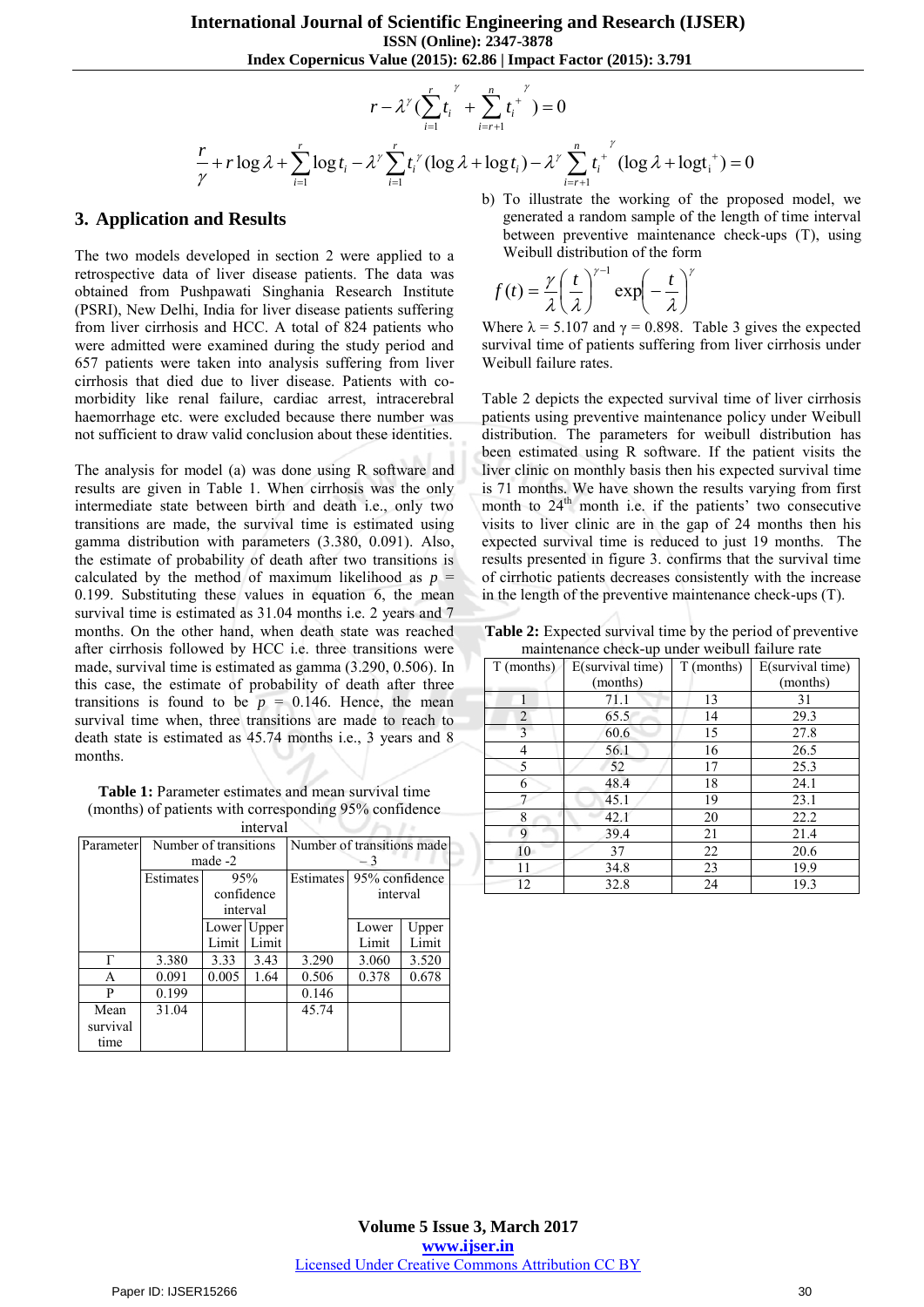

**Figure 3:** Expected survival time for liver cirrhosis patients under PMP under Weibull increasing failure rate

## **4. Discussion**

Estimation of survival time is the crux of any disease, no matter whether it is chronic or acute. By estimating the survival time we can predict the future survivability of the patient suffering from the disease. It can also be used as a baseline for future studies, as it may provide greater sensitivity for detecting treatment differences than the traditional methods. In the first part, we have assumed the times between two transitions follow exponential distribution with parameter  $\lambda$  and the number of transitions follow geometric distribution with parameter p, which represents the probability of transiting to HCC state. Further, the hazard rate  $\lambda$  is taken to be constant for each individual but is varying from individual to individual. The average survival time for patients who died after cirrhosis state without entering into HCC is 2 years and 7 months (approx.). The patients who made three transitions on an average survive for 3 years and 8 months. Patients who reach death state after HCC state takes longer time as compared to patients who reaches death state after cirrhosis, a possible reason for this could be that the probability of death is higher when the patient is in HCC state  $(p = 0.146)$ and after contracting HCC (liver cancer) the survival is remote and death happens almost within 16 months. Patient takes time to reach to HCC state from cirrhosis state but from HCC state patient reach to death state in very short span of time. Once the patient enters into HCC state then the probability of death is very high.

The primary goal of timely clinical check-ups is not aimed merely at early detection of a disease condition but rather to improve outcome, such as reducing mortality, increasing survival time, improving quality of life or preventing complications, through effective early intervention. In the second part, we have described the method for estimating the survival time of the liver cirrhosis patients who are subjected to stochastic deterioration and failure induced by various stage of chronic liver disease. Under reasonable assumptions, we estimated the survival time of liver cirrhosis patients when the length of time interval between two preventive maintenance check-ups follows Weibul distribution. It has been show that as the time between the preventive maintenance check-ups increases the survival time of the liver cirrhosis patients decreases. Thus, the results of this study document that regular clinical check-ups can lead to a significant improvement in the health of patients suffering from liver cirrhosis and could reap substantial reductions in the total mortality.

ì Therefore, from authors' point of view a further improvement of the model could be that of extending the model by taking more transitions states. Also, any distribution other than Weibul can be applied under preventive maintenance policy (PMP) to evaluate the survival time.

## **References**

- [1] Sim SH, Endrenyi J. (1988). Optimal preventive maintenance with repair. IEEE Trans Reliability, 37(1), 92-96.
- [2] Legat V, Zaludova AH, Cervenka V, Jurca V. (2001). Contribution to optimization of preventive maintenance. Reliability Engineering and system safety, 71, 33-44.
- [3] Vaurio JK. (1997). On time-dependant availability and maintenance optimization of standby units under various maintenance policies. Reliability Engineering and system safety, 56, 79-89.
- [4] Gertsbakh I. (2000). Reliability theory-With application to preventive maintenance. Springer, New York.
- [5] Park K. (1988a). Optimal continuous wear-Limit replacement under periodic inspections. IEEE Trans. Reliability, 37, 97-102.
- [6] Park K. (1988b). Optimal wear-Limit replacement with wear-dependent failures. IEEE Trans. Reliability, 37, 293-294.
- [7] Barlow RE, Proschan F. (1965). Mathematical Theory of Reliability. New York, Wiley.
- [8] Biswas S and Abid MA. (1991). Optimal time of periodic check-up preventive maintenance scheme under Bath-tub and Weibull type failure rates.